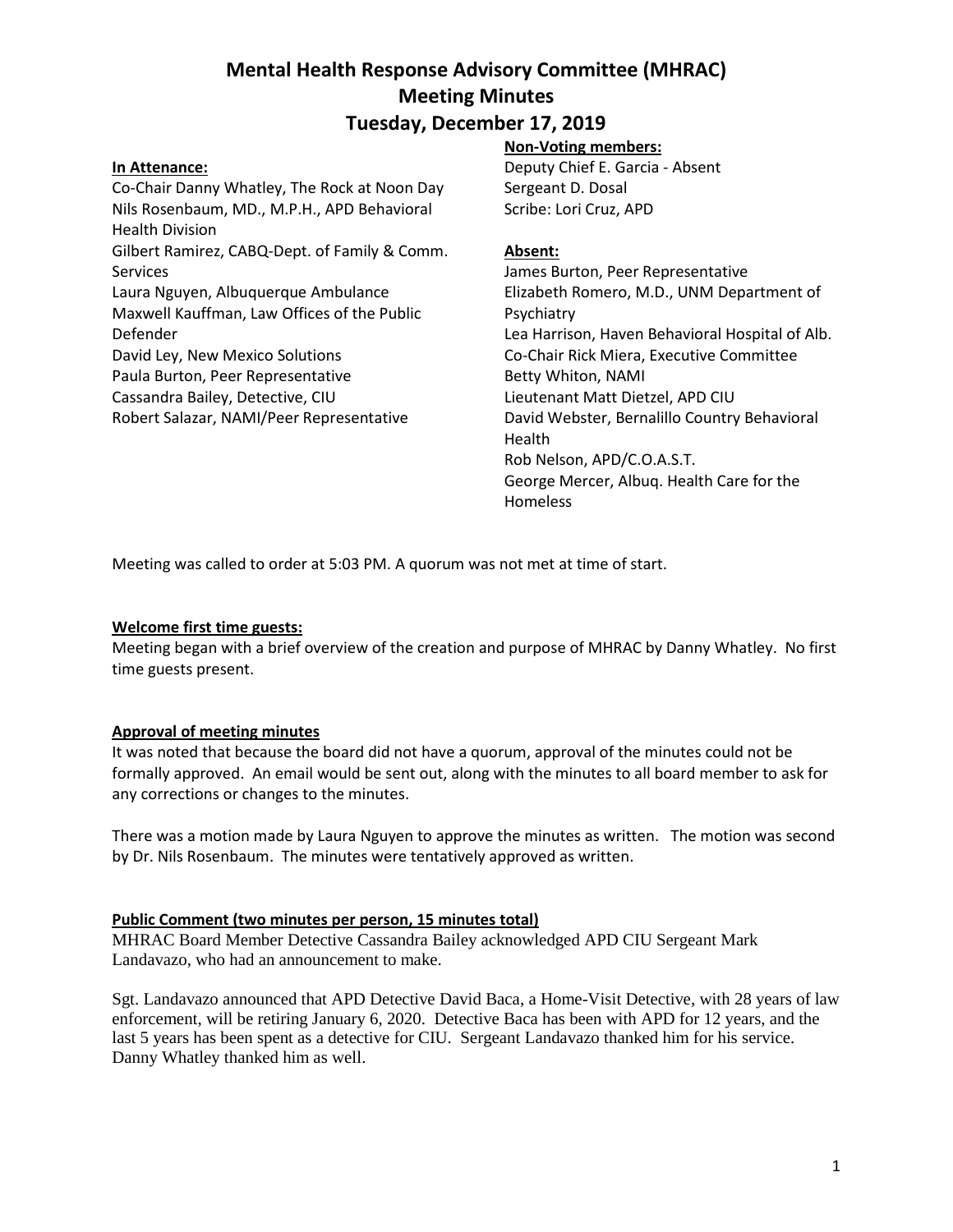## **Tuesday, December 17, 2019**

## **New Shelter Update by Lisa Huval, Deputy Director, Family and Community Services:**

Introductions were made. As a recap: voters approved the GO Bond for \$14 Million. The City held a public meeting at the Convention Center on Saturday, December 14, 2019. One hundred and eighty people attended the meeting. According to Lisa Huval, the community input lead to successful discussions. The City is tentatively calling the new shelter the Gateway Center; because it sees the shelter as a gateway to services and permanent housing that will provide safety and dignity, big front door, open 24/7 and an alternative to emergency room and jail for first responders. The Gateway Center Presentation, which was given at the December 14, 2019 public meeting, is posted on the City's website – Homelessness tab; along with a list of services ([https://www.cabq.gov/family/services/homeless-services\)](https://www.cabq.gov/family/services/homeless-services). Attendees of the public meeting were provided with the criteria to use for the site selection process. The criteria included: cost, impact on neighborhoods, access to transportation, and access to services in the community (i.e. housing, employment, food, case management, and behavioral health). Evaluations were made using the criteria. Lisa Huval explained that they are compiling the results and they will be posted. This was the first of many meetings. Some folks who are currently experiencing homelessness attended the public meeting. Meeting will also be conducted at the Westside Emergency Shelter and other shelters in Albuquerque. The City commissioned a study from an independent consultant. The report is on the website. The study found that the City needs about 500 new beds to accommodate all of the adults who are sleeping on the streets, in parks and other unsheltered locations. The study also provided alternatives to building more beds; such as alternative housing. This would alleviate demand on emergency shelters. Need a diversion system to other living arrangements. More supportive housing needed. It is helpful to have more specific numbers. Danny Whatley reminded Lisa Huval about the homeless survey on the website. According to Lisa Huval, the Gateway Center Public Input Survey is a survey about homelessness. To date they have received over 1,700 responses. One question constantly asked is: is the site picked. The answer is no. Site location is still in the preliminary stages. There are 5 sites currently being considered: I-40 and Second Street; UNM Health Sciences Center south of the State Laboratory; the old Loveless Hospital on Gibson; Montessa Park, south of the city; and the Westside Emergency Shelter.

### *(Q) Questions, (A) Answers, (C) Comments:*

- Q: David Ley: There are already several programs operating in the old Lovelace Hospital (for example: Haven), will this disrupt the existing services? Will this be a new space there or part of the existing?
- A: Lisa Huval: No new space, the owner has expressed that there is more than enough room.

Lisa Huval continued that there may be some concern in the community that the design has already been developed and we know how many beds. The design process has not even begun. The city did set forth a preliminary design with 300 beds, however, in no way is it set in stone. We know we need to build something that can accommodate the need. Given the cost of land, we are pragmatically limited to what is available and affordable. We may need to use city owned property or land that may be donated.

### *(Q) Questions, (A) Answers, (C) Comments:*

- C: Danny Whatley: Speaking as a member of MHRAC (not speaking on behalf of MHRAC), I feel MHRAC has to be involved in the creation of the shelter. We need to either form a new subcommittee or use the Executive Committee members which are comprised to all co-chairs. We have to be involved due to the law enforcement impact. It is being described as a gateway; a drop off for law enforcement.
- C: Dr. Rosenbaum: That seems reasonable. Homelessness is a part of the CASA.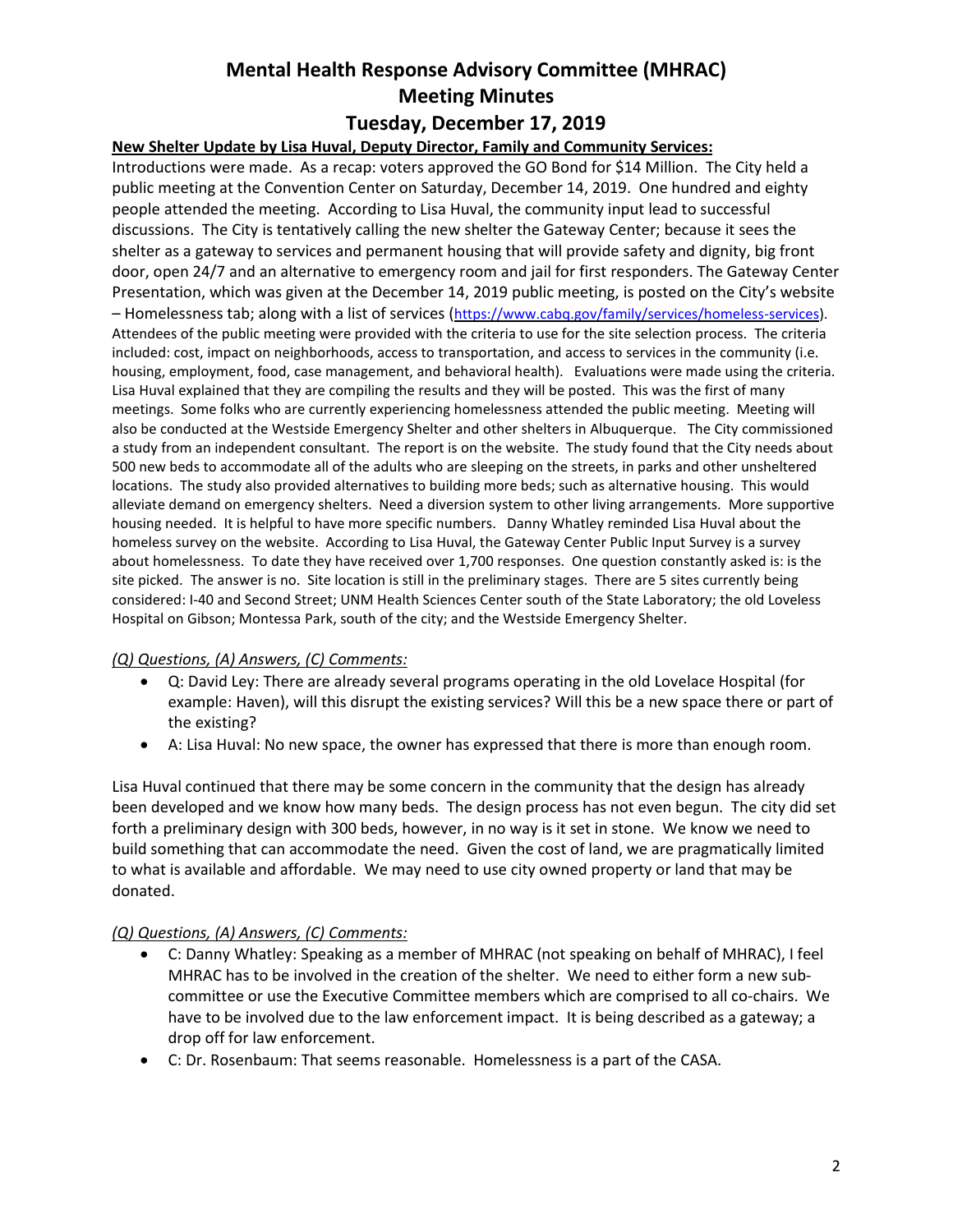# **Tuesday, December 17, 2019**

- C: Danny Whatley: Because we do not have a quorum, I will be sending out an email to talk about this and begin the discussion. Nancy Koenigsberg, who is no longer serving on this board, was always opposed to email discussion. May be a violation of open government.
- C: David Ley: We can discuss this via private email but we need to vote on and decide in a public open meeting.

### **CNM Cadet Training Update by Lieutenant Michael Meisinger, APD Academy:**

Lieutenant Meisinger and Lieutenant Saladin introduced themselves. Both lieutenants are with the APD Academy. Lieutenant Meisinger is in charge of advanced training and Lieutenant Saladin is in charge of basic training. Both are here today to answer questions regarding the cadet trainings conducted by CNM.

## *(Q) Questions, (A) Answers, (C) Comments:*

- C: David Ley: As the MHRAC Training Sub-Committee was preparing our annual report, one of our goals for 2019 was to clarify and ensure that we were involved in any behavioral health training or curriculum.
- Q: David Ley: have there been any changes on the arrangement? We are still unsure of what they are. It is our understanding that CNM would train 30 cadets, they only trained 25. It has remained a little unclear as to whether the trainings, as regards to behavioral health, have been reviewed by our committee. It is ambiguous to me as to the involvement of APD staff for the trainings. If they are training at CNM, are they using city time or are they using their vacation? It is really still confusing. This led us, as a committee, to request an update.
- A: Lieutenant Saladin/Lieutenant Meisinger: It is very confusing for everyone. Even to the state it's confusing. Our APD Academy Class 121 is, to the state, CNM Class 1. The agreement with CNM is: we will send 25 cadets each year for 5 years. We were supposed to start a cadet class with them in January; however, because we have a class of 40, we will have to run this class through our APD Academy. The CNM class will start up in the fall. They run on semesters. Our APD Academy is 6 months long. The CNM academy is 17 weeks. CNM is taking up the state requirements. The cadets receive 16 hours of behavioral health training at CNM. When the cadets have completed the CNM Academy, they come over to the APD Academy where they receive all of APD specific training. It's a complete training; it is just broken up between the two groups. Any behavioral health training received at CNM is the same training APD conducts.
- C: Detective Melendrez: APD is handling all behavioral health curriculums for both the state and APD.
- C: Paula Burton: There is a lot of the cadet training that we have not looked at. MHRAC has not reviewed cadet training recently. The basic cadet training at the CNM Academy.
- Q: Lindsey Van Meter: Asked Paula Burton what cadet training had not been reviewed?
- A: Detective Melendrez: The basic cadet training at the CNM Academy is the state curriculum. This is the basic training that cadets throughout the state go to before they can carry a badge. APD can add training but we cannot change the state trainings. The family night, the NAMI panel, Dr. Rosenbaum's trainings; that is all the extra behavioral health trainings (20.5) that only APD does. He also informed Paula that the curriculum they were using was the same curriculum that the Training Sub-Committee had reviewed at one time.
- A: We do have a full curriculum that identifies what a cadet that goes through the state and what behavioral health they have gone through.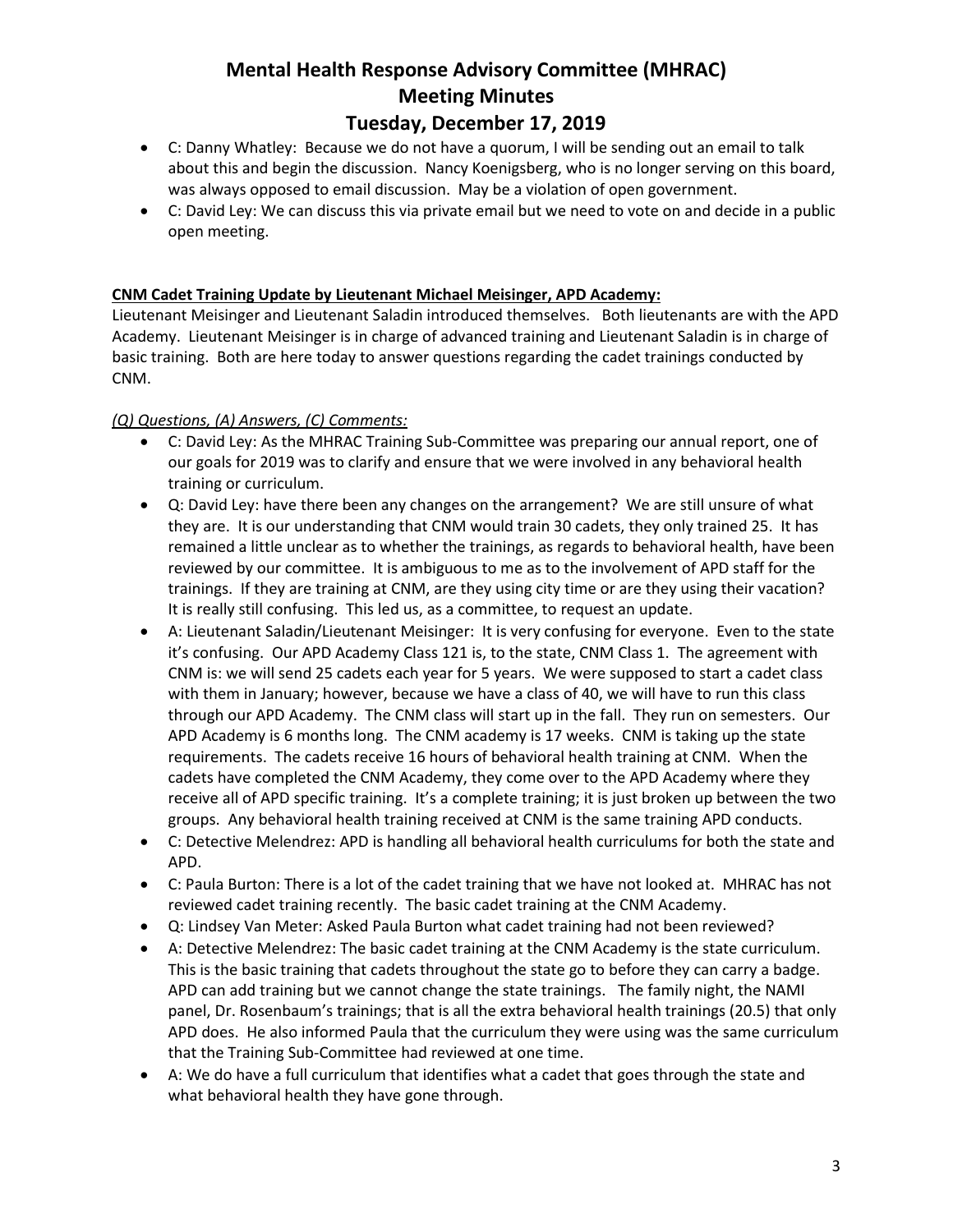## **Tuesday, December 17, 2019**

- C: David Ley: I think it's important that we review it all. It's a personal concern. When CNM came in, we didn't know what CNM's curriculum consisted of. Our goal is to make sure that what is being done isn't a way to get around the MHRAC requirements by stating its state curriculum; especially since CNM cannot be held accountable. We rely on our detectives. How do we ensure that our cadets are still receiving the same degree of training they were before? We want to ensure that our officers are handling those with behavioral health crises with the empathy that is expected of APD.
- A: Detective Melendrez: CNM Class 1 did get more training because it was APD specific. They received same behavioral health training we do at APD. CNM Class 2 is a regional academy. Those are cadets from other agencies throughout the state. They received less training.
- C: Detective Saavedra: We just had a meeting with those agencies and we did offer the additional training.
- Q: David Ley: So if an APD cadet goes through the regional health training they would not receive the training that is required?
- A: Academy Staff: We only send APD cadets to CNM when the class is for APD cadets only. They receive all the correct training. CNM supplements our academy when we have our own big classes. We currently have 60 cadets in our APD academy. We are hoping to align CNM's classes with our own so that those cadets can go through the remaining portion of our academy with ours.
- Q: Danny Whatley: Has it been beneficial?
- A: Academy Staff: It is too soon to tell. We will be seeing how successful CNM Class 1 cadets are. It should free up our structures to conduct more advanced training on other APD officers. And with the cadet training, there are certain topics that we are not willing to give up.
- C: David Ley: This is the first time someone has mentioned the goal(s) of having cadet training conducted through CNM – the freeing up of academy staff for upper level training. We have been asking this for a year and a half.
- Q: Paula Burton: How long is OJT?
- A: Academy Staff: OJT is 4 months barring any retraining. The cadets are with CNM 17 weeks then with us 9 additional weeks.

### **MHRAC Year-End Reports:**

Danny Whatley informed those present that the CASA requires annual reports. He asked if those members present had any questions about the reports. There were no questions. He then stated that because there was not a quorum, they wouldn't be able to vote. He and Rick Miera will not be able to complete a cover letter until the annual reports have been approved.

### **Report and update from CIU, APD and Dr. Rosenbaum:**

Dr. Rosenbaum would like to see if Presbyterian Health Plan would waive the copay for mental health visits for law enforcement officers. He is asking the board for ideas and feedback.

### *(Q) Questions, (A) Answers, (C) Comments:*

- C: Danny Whatley: Is not sure this falls within the purview of the CASA
- C: Paula Burton: Believes it is in our purview to make recommendations.
- Q: Danny Whatley: Asked is anyone was against the idea?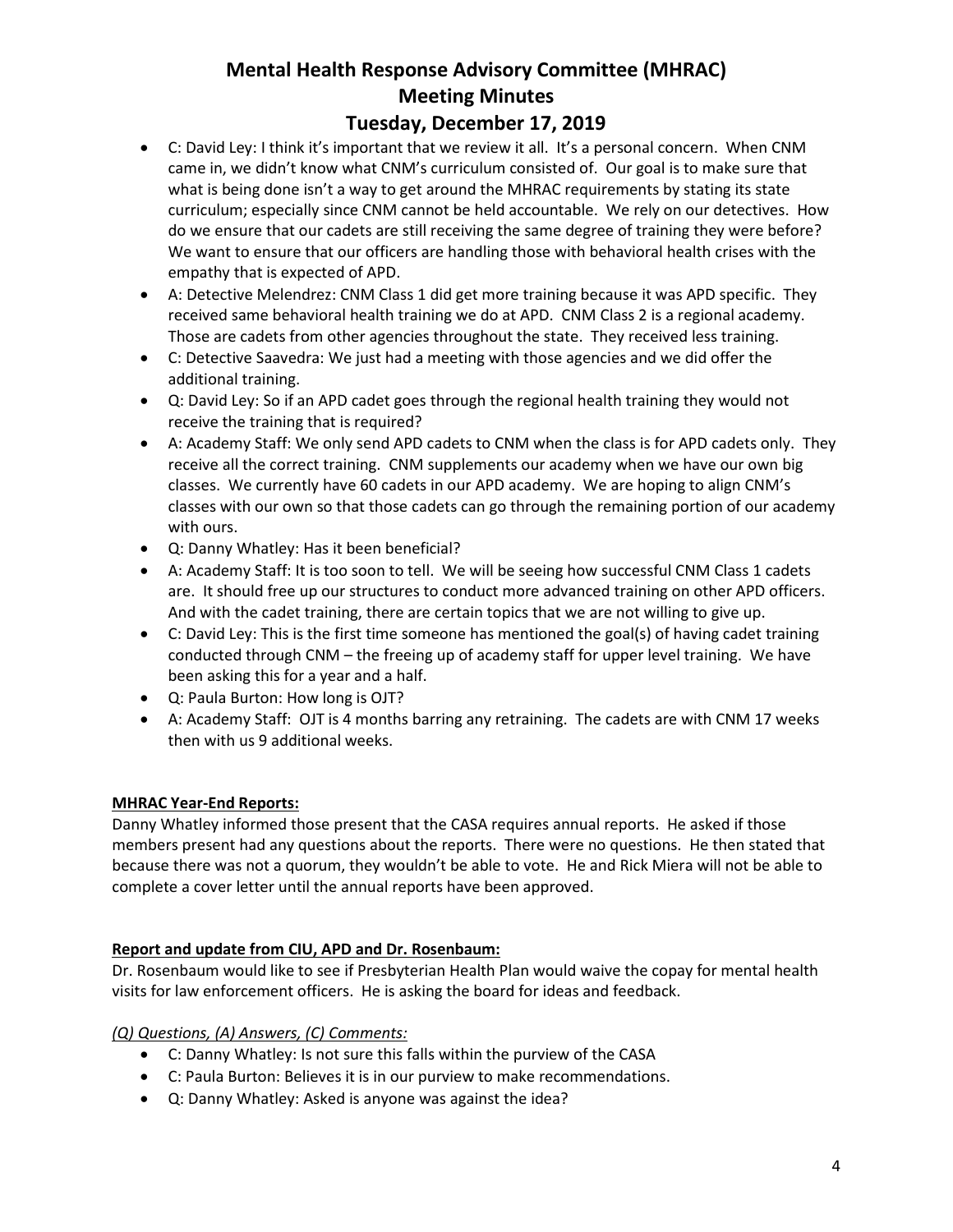# **Tuesday, December 17, 2019**

- Q: Gilbert Ramirez: Why just Presbyterian?
- A: Dr. Rosenbaum: Presbyterian is the City's Healthcare provider.
- C: David Ley: Recommended that it be a part of the contract negotiations. However, if the provider waives the copay, they are decreasing their profits for not charging for that session. NM Solutions does waive the copays for those individuals who fall below the federal poverty levels. The concern would be: are people going to waive copays because they like the person but not waive the copays for those they do not like? Therapists A and B could waive the fee if they choose.
- Q: Gilbert Ramirez: Would AFR be included in this?
- C: Dr. Rosenbaum: His responsibility is with APD and its officers.
- C: Detective Bailey: There is an added trauma for law enforcement when we respond to a crisis or a call; we could be potentially criminally charged if the call results in a death. If the death is the result of officer involved shooting the officer is charged with homicide. It is just a matter of the homicide being justifiable or not. Our split second decision is scrutinized by armchair quarterbacks. So we aren't only experiencing the stress the results from responding to a crisis, we have the added stress that we could be blamed.
- C: Maxwell Kauffman: I feel it could be in the scope of MHRAC. We want officers to be of sound mind when responding to behavioral health calls.

Assistant City Attorney, Lyndsey Van Meter was present to answer any questions, if needed.

### **Report and update from C.O.A.S.T.**

Rob Nelson was not present; however, Lisa Chavez was in attendance. Danny Whatley asked if there were any questions for COAST. Detective Bailey commended COAST Specialists Lisa Chavez and Celina Lopez. The two spent their own time this weekend alongside officers from the Southeast Sub-Station, members from the Carpenters Union, Mike's Painting and some other agencies working on a home. The owners' son had caused extensive damage throughout the house. It was discovered that his behavioral health crises was caused by numerous tumors. He is in Texas receiving treatment. Detective Bailey also commended Lisa Chavez for the work she has done assisting a family who has grown children suffering from Huntington's disease.

### **Report and update from sub-committees**:

#### Information Sharing/Resource Sub-Committee:

Lieutenant Dietzel was not present. Max Kauffman reported the following: Outreach Court would like to come to an MRHAC Meeting and do a presentation. The presentation would take approximately 45 minutes. Lieutenant Dietzel and Max Kauffman will be meeting with CJCC and doing a presentation. They hope to serve as liaisons between CJCC and MHRAC.

### *(Q) Questions, (A) Answers, (C) Comments:*

• C: Danny Whatley: Forty-five minutes is long. How's does the board feel about that. We already have several things we are carrying over for next month. What we will look like in 2020, involvement in the new shelter will take up a lot of time. The monitoring will be going on for a period of time. The shelter will not be finished for several years.